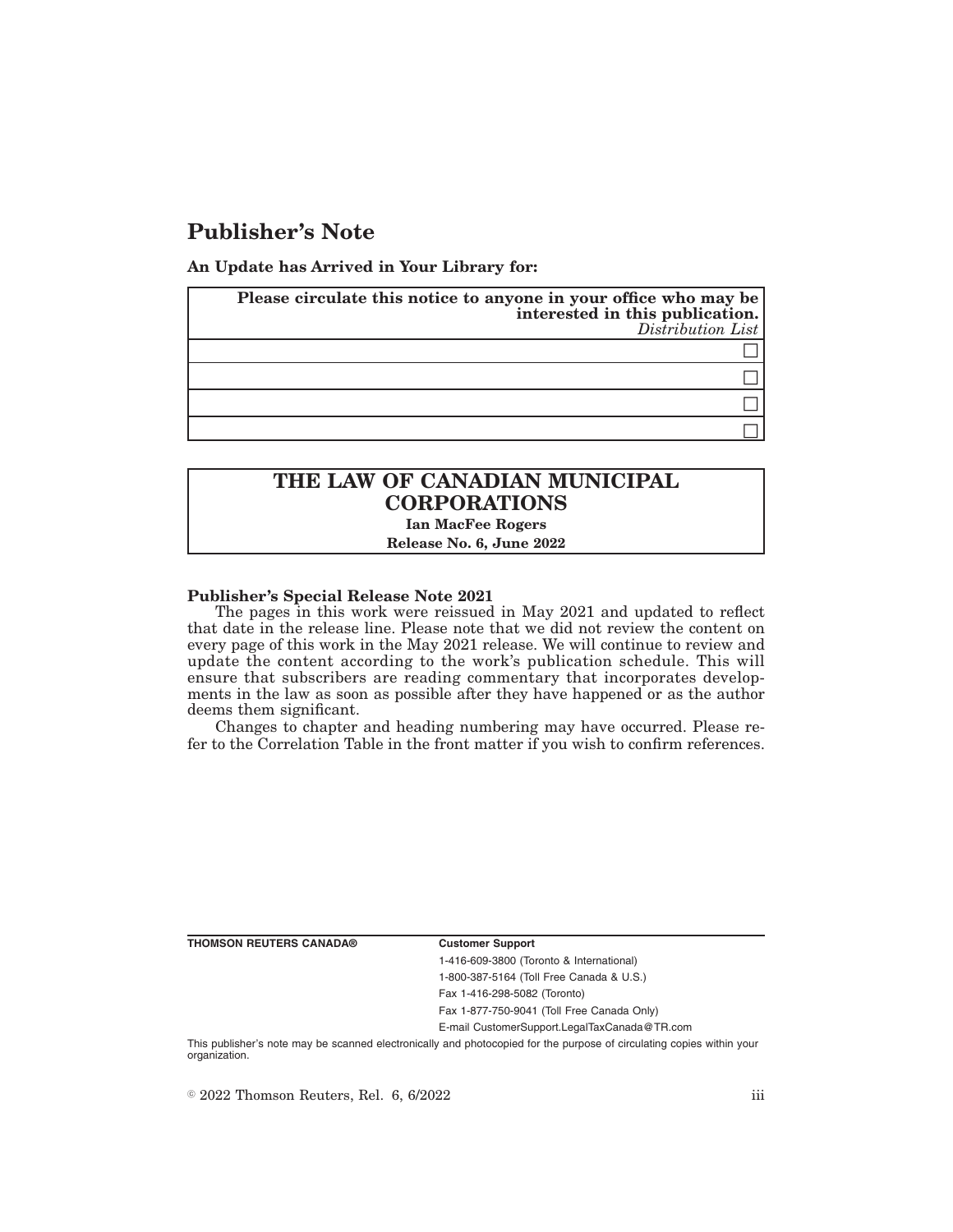Since 1959, The Law of Canadian Municipal Corporations, 2nd Edition, has been the definitive text on all aspects of the law governing municipalities in every province. No other work is quoted with approval so frequently in Canadian judicial decisions. More than 1,700 pages of in-depth commentary keeps you fully informed on this vast subject.

This release features updates to the case law and commentary in Chapters 4 (Elections), 8 (Powers and Duties), 14 (Revenues, Expenditures and Fiscal Management), 17 (Planning and Zoning), 18 (Building Construction and Permits), 21 (Drainage and Watercourses), 25 (Municipal Contracts), 26 (Corporate Property), 28 (Administration of Justice, Policing and Inquiries), 30 (Municipal Highways and Streets), and 32 (Actions By and Against Municipal Corporations).

### **Highlights**

### **Case Law**

- E **Sign Regulation—Vehicles—Prohibitions**—Regulation of signage on vehicles may be enacted. A by-law prohibiting signage on vehicles except signage advertising the business of the vehicle owner has been upheld because "control over vision pollution, and protection of the visual environment, are legitimate and significant concerns for local governments.": *Top v. Foothills (Municipal District No. 31)*, 2022 ABCA 62, 2022 CarswellAlta 485 (Alta. C.A.)
- E **Municipal Contracts—Breach—Appropriate Action**—Where obligations under a contract are not met, termination is appropriate. Where municipality terminated a contract because of misrepresentation by a lessee, the contract was terminated. Judicial review was sought but rejected because the termination was a matter of private contract and was not the exercise of regulatory or licensing powers: *The Redeemed Christian Church of God v. New Westminster (City)*, 2021 BCSC 1401, 2021 CarswellBC 2286, 55 B.C.L.R. (6th) 158, 21 M.P.L.R. (6th) 282 (B.C. S.C.)
- E **Corporate Property—Expropriation—Injurious Affection**—Valuation should take into account injurious affection of remainder properties not expropriated but affected by the expropriation. The Court found that theTribunal below was not wrong to award damages for injurious affection where the unexpropriated land would be more difficult to develop after the expropriation: *The Corporation of the City of Windsor v. Paciorka Leasehold Limited*, 2021 ONSC 2189, 2021 CarswellOnt 4356, 16 L.C.R. (2d) 335, 21 M.P.L.R. (6th) 143 (Ont. Div. Ct.)
- E **Actions By Municipalities—Injunctions**—While three tests are typically followed in the granting of injunctions. A modified approach may be taken in the case of municipalities which are presumed to act in the public interest and hence where there is a clear breach of municipal bylaws such as illegally blocking and occupying roadways and streets as well as blocking bridge access, an injunction has been granted: *Automotive Parts Manufacturers' Association v. Jim Boak*, 2022 ONSC 1001, 2022 CarswellOnt 2091 (Ont. S.C.J.)

### **ProView Developments**